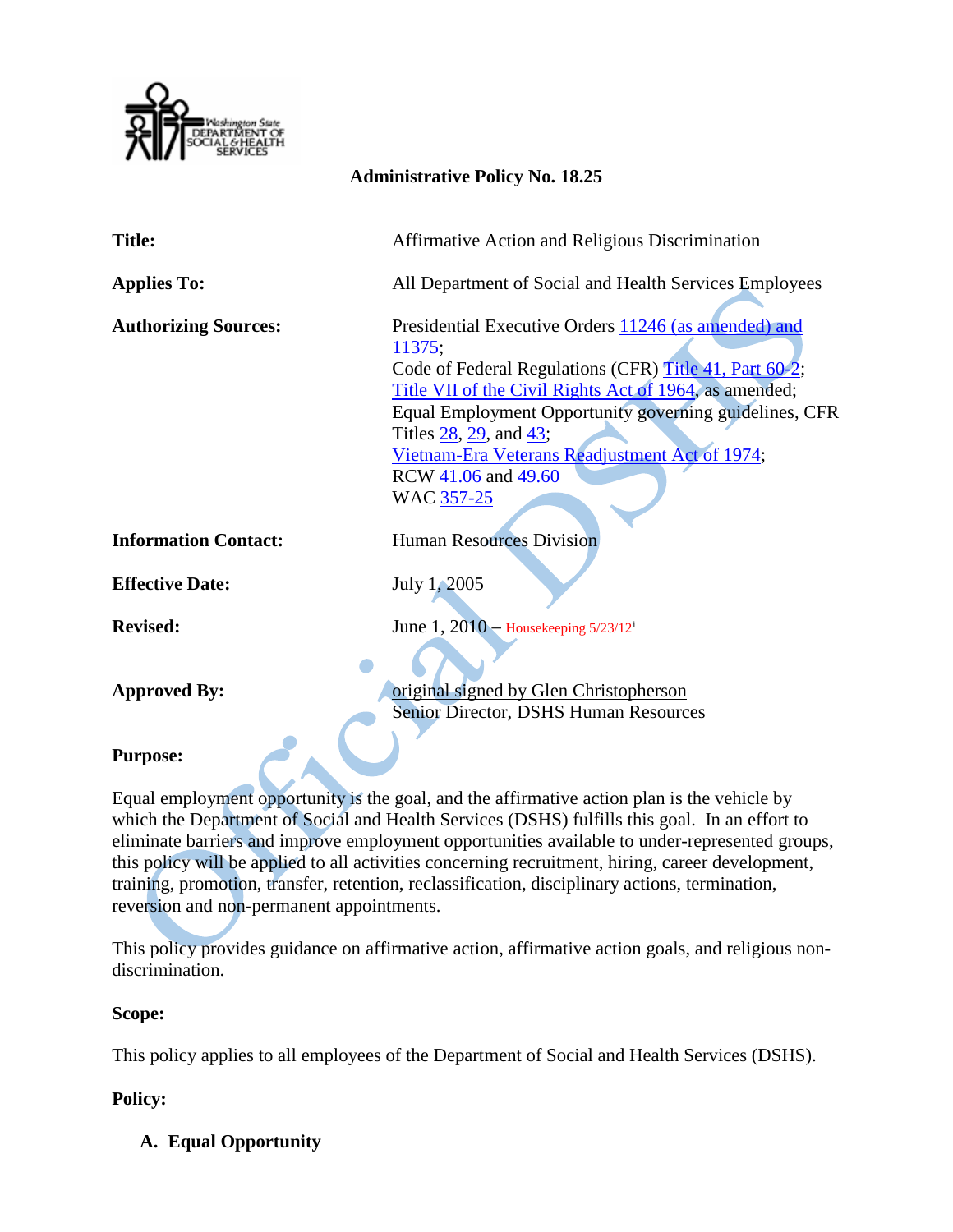Administrative Policy No. 18.25 June 1, 2010 Page 2

- 1. DSHS is committed to equal employment opportunities for employees without regard to race, color, sex, age, religion, national origin, creed, disability, use of a trained guide dog or service animal by a person with a disability, marital status, sexual orientation, or status as a disabled veteran, Vietnam Era veteran, recently separated veteran, or other protected veteran status.
- 2. DSHS will provide an environment free from all forms of discrimination in accordance with Chapter [49.60](http://apps.leg.wa.gov/RCW/default.aspx?cite=49.60) RCW. Employees shall not engage in any form of racial, religious, or sexual harassment related behavior including jokes, slurs, and innuendoes. This behavior is inappropriate in the work environment and may be grounds for disciplinary action in accordance with any applicable collective bargaining agreement or federal or state law.
- 3. An employee or job seeker that believes he or she has been discriminated against, within the meaning of this policy, has the right to file an internal complaint with the Investigations Unit of the Human Resources Division. He or she also has the right to file a complaint with the Washington State Human Rights Commission or the Federal Equal Employment Opportunity Commission.

### **B. Affirmative Action Plan**

- 1. DSHS Human Resources creates the Affirmative Action Plan and is responsible for the plan's implementation and enforcement.
- 2. The Affirmative Action Plan will comply with the requirements set out in chapter 357-25 WAC as well as other applicable state and federal law.
- 3. The [Affirmative Action Plan](http://dao.dshs.wa.lcl/aap.html) may be viewed on the DSHS internet site, on the Office of Diversity and Inclusion web page. Copies of the plan may be requested by contacting a Diversity Consultant at:

Telephone: (360) 725-5831

- Mail: Department of Social and Health Services
	- Office of Diversity and Inclusion
		- Post Office Box 45104
		- Olympia, WA 98504-5014
- 4. The Office of State Human Resource Director approves and monitors the DSHS Affirmative Action Plan.

## **C. Responsibilities**

Equal employment opportunities and affirmative action are responsibilities that are equally important within all functions of DSHS.